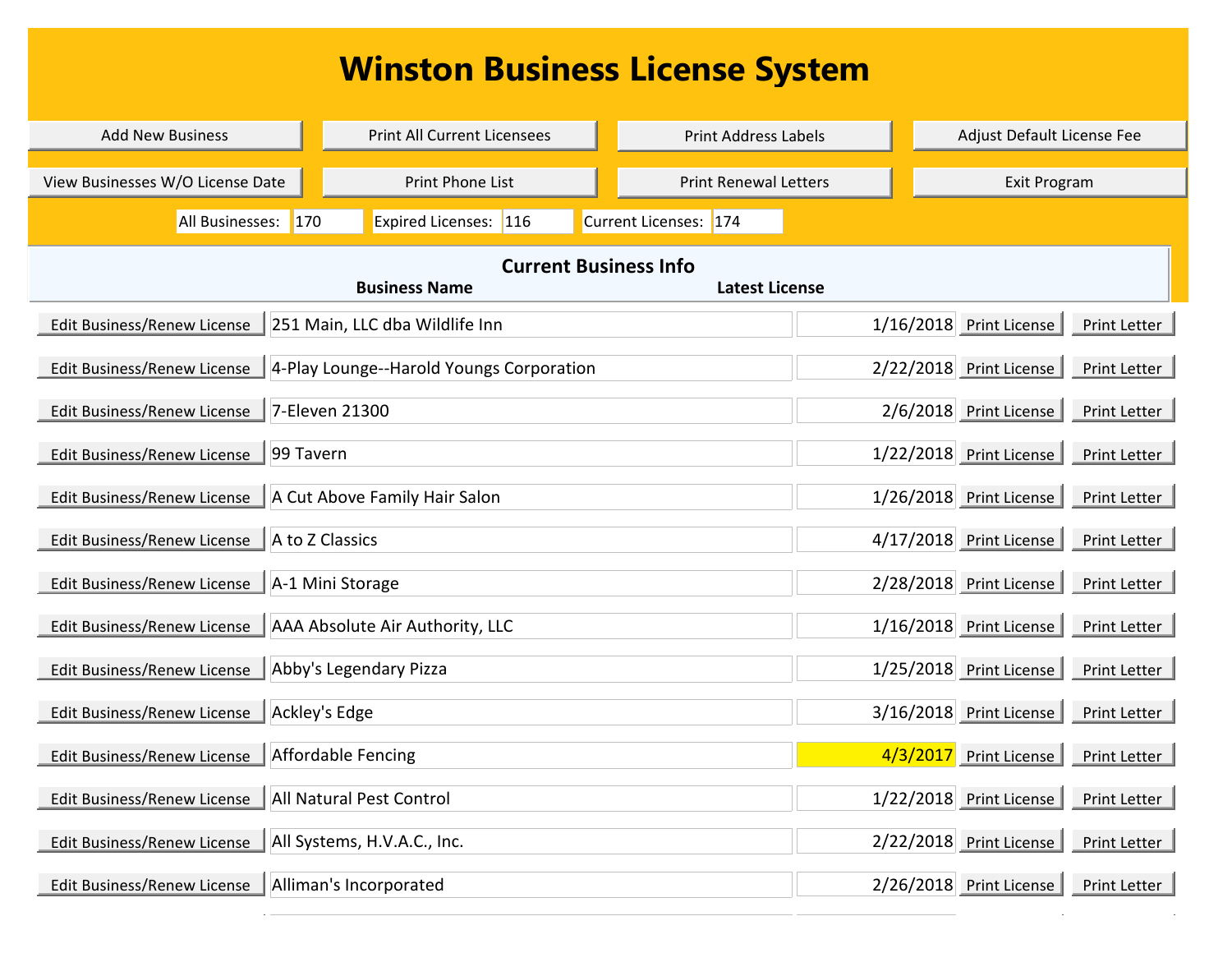| Edit Business/Renew License | ALSCO - American Linen Division                     | 1/22/2018 Print License    | Print Letter |
|-----------------------------|-----------------------------------------------------|----------------------------|--------------|
| Edit Business/Renew License | An Angel's Dream Salon                              | 2/12/2018 Print License    | Print Letter |
| Edit Business/Renew License | A-One Exterminators                                 | 2/23/2018 Print License    | Print Letter |
| Edit Business/Renew License | <b>ARM Plumbing, LLC</b>                            | 1/12/2018 Print License    | Print Letter |
| Edit Business/Renew License | Auntie's Hometown Child Care & Learning Center, LLC | 2/20/2018 Print License    | Print Letter |
| Edit Business/Renew License | <b>Auto Pro</b>                                     | 2/6/2018 Print License     | Print Letter |
| Edit Business/Renew License | B & S Automotive Services, LLC                      | 1/22/2018 Print License    | Print Letter |
| Edit Business/Renew License | <b>Banner Bank</b>                                  | 1/22/2018 Print License    | Print Letter |
| Edit Business/Renew License | <b>Bella Macchina</b>                               | 2/12/2018 Print License    | Print Letter |
| Edit Business/Renew License | <b>Best Choice Mart</b>                             | 1/25/2018 Print License    | Print Letter |
| Edit Business/Renew License | <b>Bi-Mart #676</b>                                 | 1/22/2018 Print License    | Print Letter |
| Edit Business/Renew License | <b>Bonjour Beauty Services</b>                      | 3/12/2018 Print License    | Print Letter |
| Edit Business/Renew License | Brett Gill Landscape Maintenance                    | 1/22/2018 Print License    | Print Letter |
| Edit Business/Renew License | B's Winston Barber Shop                             | 1/16/2018 Print License    | Print Letter |
| Edit Business/Renew License | Carlos Restaurante, Inc.                            | 1/22/2018 Print License    | Print Letter |
| Edit Business/Renew License | Cemeon Dispatch                                     | 1/5/2018 Print License     | Print Letter |
| Edit Business/Renew License | <b>Classic Cuts</b>                                 | 2/14/2018 Print License    | Print Letter |
| Edit Business/Renew License | Clean Cut Landscape Innovations                     | 2/14/2018    Print License | Print Letter |
| Edit Business/Renew License | Creative Catering Services, Inc.                    | 1/23/2018 Print License    | Print Letter |
| Edit Business/Renew License | <b>CRS Computing</b>                                | 1/22/2018 Print License    | Print Letter |
| Edit Business/Renew License | Cutting Edge Construction & Design, LLC             | 9/18/2017 Print License    | Print Letter |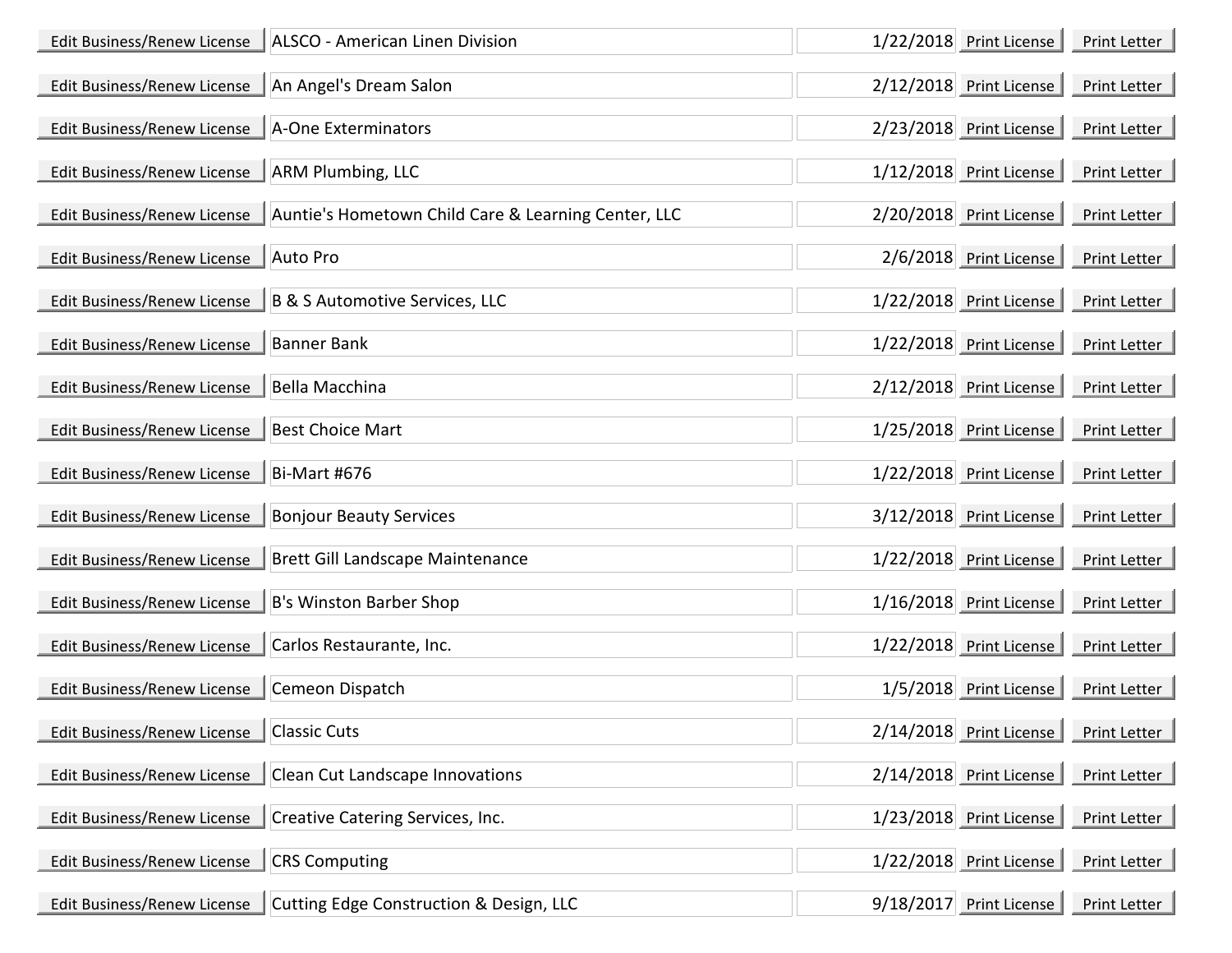| Edit Business/Renew License | D.C. Carwash, LLC                               | 1/22/2018 Print License   | Print Letter |
|-----------------------------|-------------------------------------------------|---------------------------|--------------|
| Edit Business/Renew License | Dad's Custom Auto Upholstery                    | 2/28/2018 Print License   | Print Letter |
| Edit Business/Renew License | David Birtch                                    | 1/4/2018 Print License    | Print Letter |
| Edit Business/Renew License | DC Sunshine Taxi & Courier, LLC                 | 1/22/2018 Print License   | Print Letter |
| Edit Business/Renew License | Diane Rose LCSW, LLC                            | 2/12/2018 Print License   | Print Letter |
| Edit Business/Renew License | Dollar General Store #15483                     | 2/9/2018 Print License    | Print Letter |
| Edit Business/Renew License | Dollar Tree #4186                               | 2/6/2018 Print License    | Print Letter |
| Edit Business/Renew License | Douglas Auto Parts                              | 1/22/2018 Print License   | Print Letter |
| Edit Business/Renew License | Douglas County Farmers Co-op/True Value Winston | 1/22/2018 Print License   | Print Letter |
| Edit Business/Renew License | Dragon Motorsports, LLC                         | 2/6/2017 Print License    | Print Letter |
| Edit Business/Renew License | Econo Rooter                                    | 2/1/2018 Print License    | Print Letter |
| Edit Business/Renew License | Elite Taxi, Limo & Courier Service              | 2/22/2018 Print License   | Print Letter |
| Edit Business/Renew License | ES and A Sign Corp.                             | 1/22/2018 Print License   | Print Letter |
| Edit Business/Renew License | Exspresso's LLC                                 | 1/8/2018 Print License    | Print Letter |
| Edit Business/Renew License | <b>Falken Construction, LLC</b>                 | $1/23/2018$ Print License | Print Letter |
| Edit Business/Renew License | <b>Fatima AFH</b>                               | 1/16/2018 Print License   | Print Letter |
| Edit Business/Renew License | Figaro's Pizza                                  | 1/22/2018 Print License   | Print Letter |
| Edit Business/Renew License | Foley Roofing, LLC                              | $1/2/2018$ Print License  | Print Letter |
| Edit Business/Renew License | <b>Freed Estate Winery</b>                      | 1/22/2018 Print License   | Print Letter |
| Edit Business/Renew License | From The Heart/Gluten Free Grandma              | 2/16/2018 Print License   | Print Letter |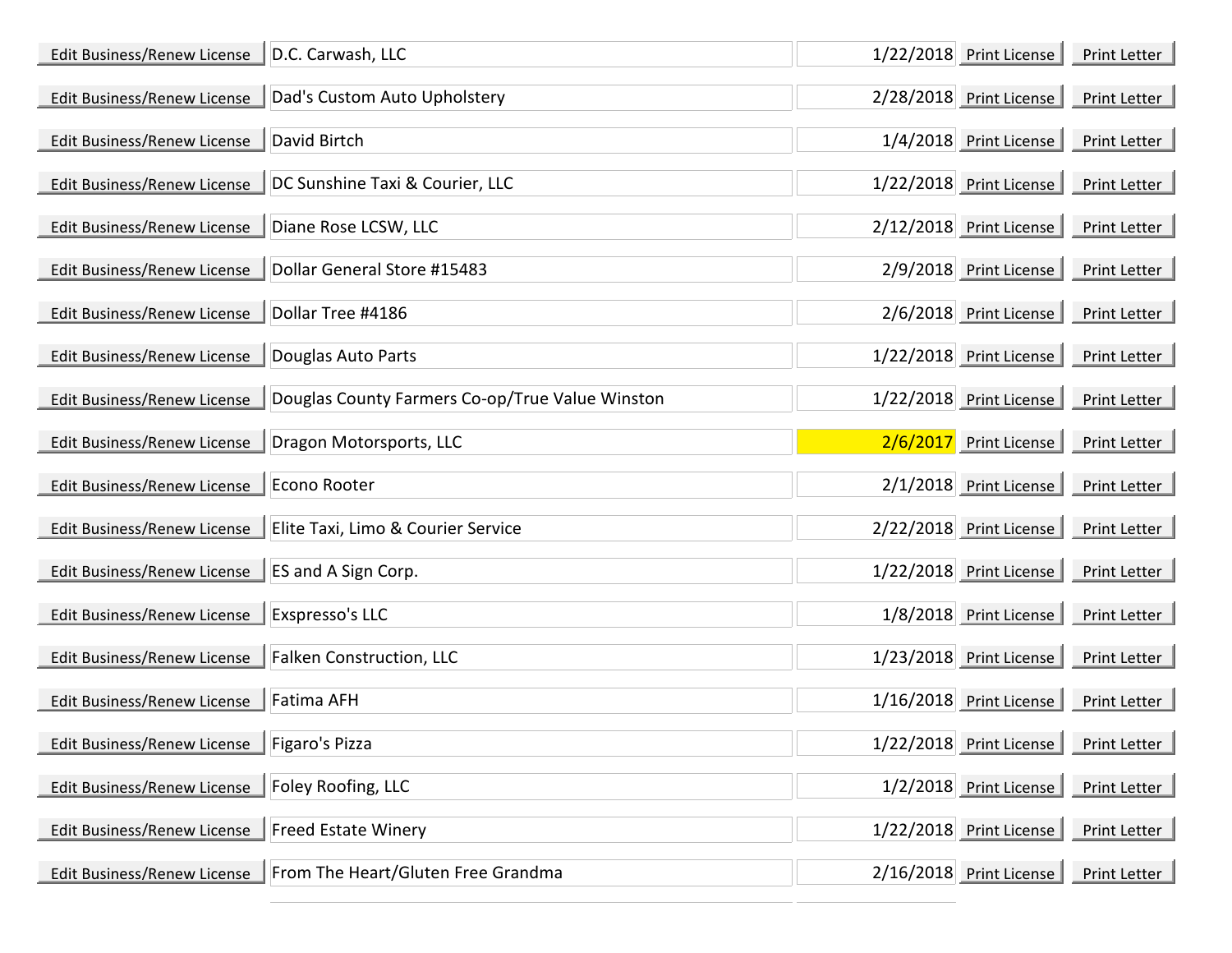| Edit Business/Renew License | <b>Girl Time Salon</b>                                 | 4/27/2017 Print License  | Print Letter |
|-----------------------------|--------------------------------------------------------|--------------------------|--------------|
| Edit Business/Renew License | <b>Gosselin Construction</b>                           | 3/19/2018 Print License  | Print Letter |
| Edit Business/Renew License | Greenery 13                                            | 9/18/2017 Print License  | Print Letter |
| Edit Business/Renew License | Grocery Outlet - Winston                               | 1/31/2018 Print License  | Print Letter |
| Edit Business/Renew License | Harvest                                                | 1/22/2018 Print License  | Print Letter |
| Edit Business/Renew License | Hello Thai Cuisine--Srirat-Justis, LLC                 | 12/7/2017 Print License  | Print Letter |
| Edit Business/Renew License | Hi-Line Homes/Pacific Trade & Development LLC; dba     | 1/23/2018 Print License  | Print Letter |
| Edit Business/Renew License | Hometown Liquor and Company Store                      | 1/22/2018 Print License  | Print Letter |
| Edit Business/Renew License | <b>HV Cellars</b>                                      | 1/22/2018 Print License  | Print Letter |
| Edit Business/Renew License | InfraSource Services, LLC                              | $2/5/2018$ Print License | Print Letter |
| Edit Business/Renew License | Jimmy's Roofing                                        | 1/23/2018 Print License  | Print Letter |
| Edit Business/Renew License | <b>JM Market</b>                                       | 1/23/2018 Print License  | Print Letter |
| Edit Business/Renew License | John S. Murphy Insurance Agency, Inc.                  | 3/2/2018 Print License   | Print Letter |
| Edit Business/Renew License | Joshua T. Myers DDS, P.C.                              | 1/22/2018 Print License  | Print Letter |
| Edit Business/Renew License | Joy Helbling - Daycare                                 | 2/6/2018 Print License   | Print Letter |
| Edit Business/Renew License | Junction Mobile Home Park                              | 2/14/2018 Print License  | Print Letter |
| Edit Business/Renew License | <b>KGRV/Pacific Cascade Communications Corporation</b> | 1/23/2018 Print License  | Print Letter |
| Edit Business/Renew License | Kid Mart                                               | 3/2/2018 Print License   | Print Letter |
| Edit Business/Renew License | KimAnn Inc dba Johnny's Drive-in & Diner               | 2/6/2018 Print License   | Print Letter |
| Edit Business/Renew License | KM & KM, LLC                                           | 1/23/2018 Print License  | Print Letter |
| Edit Business/Renew License | <b>Kokua Towing</b>                                    | 2/12/2018 Print License  | Print Letter |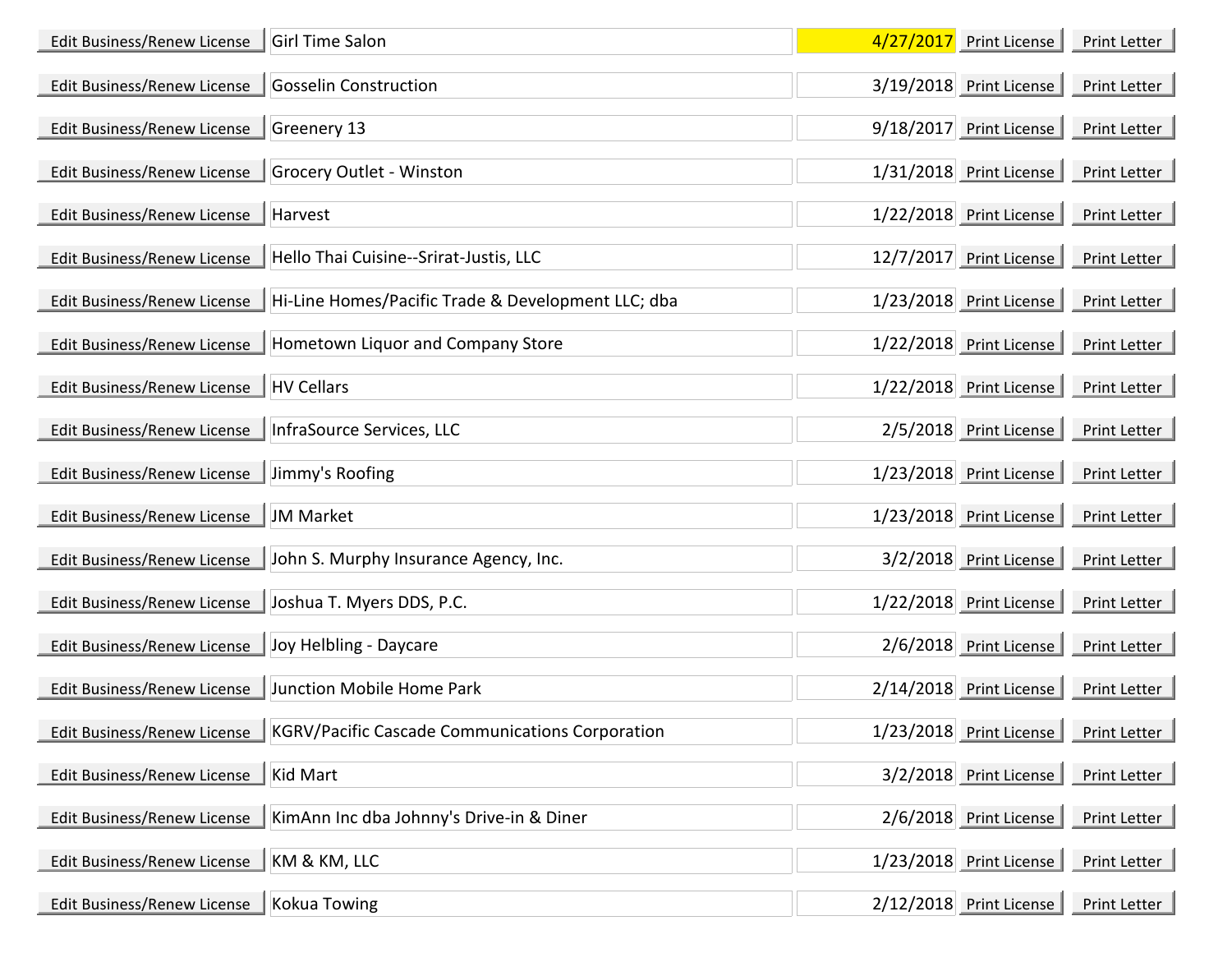| Edit Business/Renew License | Land Mark Surveying, Inc.           | 1/23/2018 Print License  | Print Letter |
|-----------------------------|-------------------------------------|--------------------------|--------------|
| Edit Business/Renew License | Larry's Tire & Upholstery Shop      | 12/28/2017 Print License | Print Letter |
| Edit Business/Renew License | Lawns by John                       | 2/29/2016 Print License  | Print Letter |
| Edit Business/Renew License | Level Line Construction             | 1/25/2018 Print License  | Print Letter |
| Edit Business/Renew License | Life's Little Treasures             | 1/23/2018 Print License  | Print Letter |
| Edit Business/Renew License | Lookingglass Brewery                | 1/23/2018 Print License  | Print Letter |
| Edit Business/Renew License | Love-All Games                      | 2/29/2016 Print License  | Print Letter |
| Edit Business/Renew License | <b>Lundry Construction Company</b>  | 2/6/2018 Print License   | Print Letter |
| Edit Business/Renew License | M. J. Company                       | 1/23/2018 Print License  | Print Letter |
| Edit Business/Renew License | Mahalo Heating and Air Conditioning | 2/28/2018 Print License  | Print Letter |
| Edit Business/Renew License | Maid In The Shade Housekeeping      | 3/16/2018 Print License  | Print Letter |
| Edit Business/Renew License | <b>Main Street Village</b>          | 3/16/2018 Print License  | Print Letter |
| Edit Business/Renew License | Marley's Resale & Collectibles      | 6/13/2017 Print License  | Print Letter |
| Edit Business/Renew License | Mars Garden Restaurant, Inc.        | 1/23/2018 Print License  | Print Letter |
| Edit Business/Renew License | Marshall's Towing                   | 1/25/2018 Print License  | Print Letter |
| Edit Business/Renew License | <b>Martin's Tractor Services</b>    | 2/26/2018 Print License  | Print Letter |
| Edit Business/Renew License | <b>Mercy Medical Center</b>         | 1/16/2018 Print License  | Print Letter |
| Edit Business/Renew License | Michelle Waggoner Tax               | 1/23/2018 Print License  | Print Letter |
| Edit Business/Renew License | MidOregon Builders                  | 1/16/2018 Print License  | Print Letter |
| Edit Business/Renew License | MonsterVintage.com                  | 2/21/2018 Print License  | Print Letter |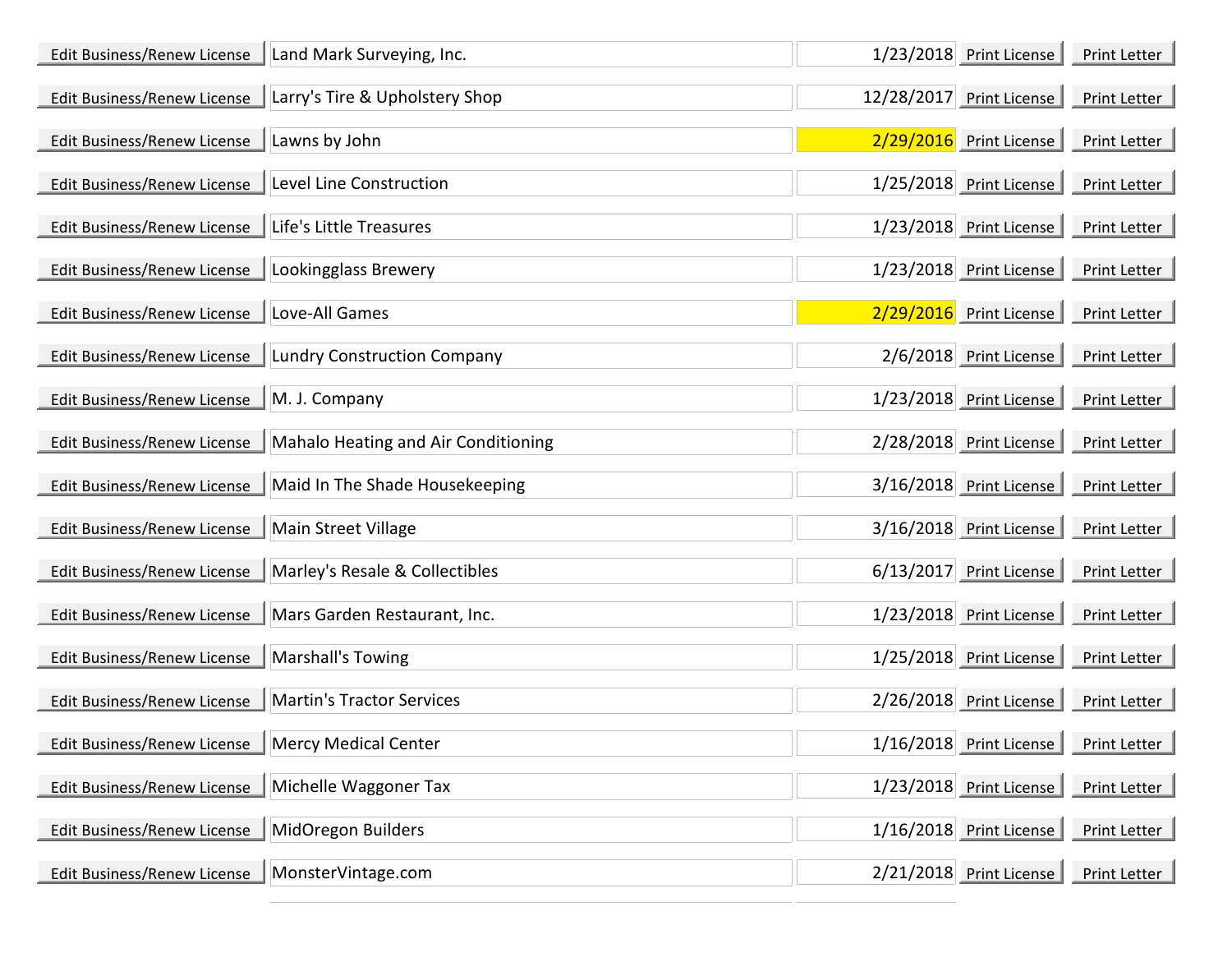| Edit Business/Renew License | <b>Muchas Gracias</b>                                        | 1/23/2018 Print License   | Print Letter |
|-----------------------------|--------------------------------------------------------------|---------------------------|--------------|
| Edit Business/Renew License | <b>New Creation Contracting</b>                              | 2/5/2018 Print License    | Print Letter |
| Edit Business/Renew License | <b>Nihart Contracting</b>                                    | 4/24/2018 Print License   | Print Letter |
| Edit Business/Renew License | Noble Roofing and Construction                               | 2/21/2018 Print License   | Print Letter |
| Edit Business/Renew License | <b>Nooks &amp; Crannies Quilting Arts</b>                    | 1/23/2018 Print License   | Print Letter |
| Edit Business/Renew License | Northern Wholesale Truck Auto & Equipment                    | 2/12/2018 Print License   | Print Letter |
| Edit Business/Renew License | <b>NPL Construction</b>                                      | 1/23/2018 Print License   | Print Letter |
| Edit Business/Renew License | OR Community Dental Care dba Winston Community Dental Clinic | 1/23/2018 Print License   | Print Letter |
| Edit Business/Renew License | O'Reilly Auto Parts #5659                                    | 2/16/2018 Print License   | Print Letter |
| Edit Business/Renew License | Pacific Air Comfort, Inc.                                    | 1/23/2018 Print License   | Print Letter |
| Edit Business/Renew License | <b>Pacific Fitness</b>                                       | 2/6/2018 Print License    | Print Letter |
| Edit Business/Renew License | Pacific Unlimited, Inc.                                      | 9/5/2017 Print License    | Print Letter |
| Edit Business/Renew License | Perine, Inc.                                                 | $1/23/2018$ Print License | Print Letter |
| Edit Business/Renew License | PetMoore                                                     | 2/13/2018 Print License   | Print Letter |
| Edit Business/Renew License | <b>Phil Garris Construction</b>                              | 2/9/2018 Print License    | Print Letter |
| Edit Business/Renew License | Pop's Pawn, LLC                                              | 2/22/2018 Print License   | Print Letter |
| Edit Business/Renew License | Premier Homes Inc.                                           | 2/6/2018 Print License    | Print Letter |
| Edit Business/Renew License | Protection One (ADT, LLC d/b/a)                              | 1/23/2018 Print License   | Print Letter |
| Edit Business/Renew License | <b>Quality Fence</b>                                         | 1/23/2018 Print License   | Print Letter |
| Edit Business/Renew License | Ramjack West                                                 | 2/16/2018 Print License   | Print Letter |
| Edit Business/Renew License | Recovery Tattoo Co., LLC                                     | 1/22/2018 Print License   | Print Letter |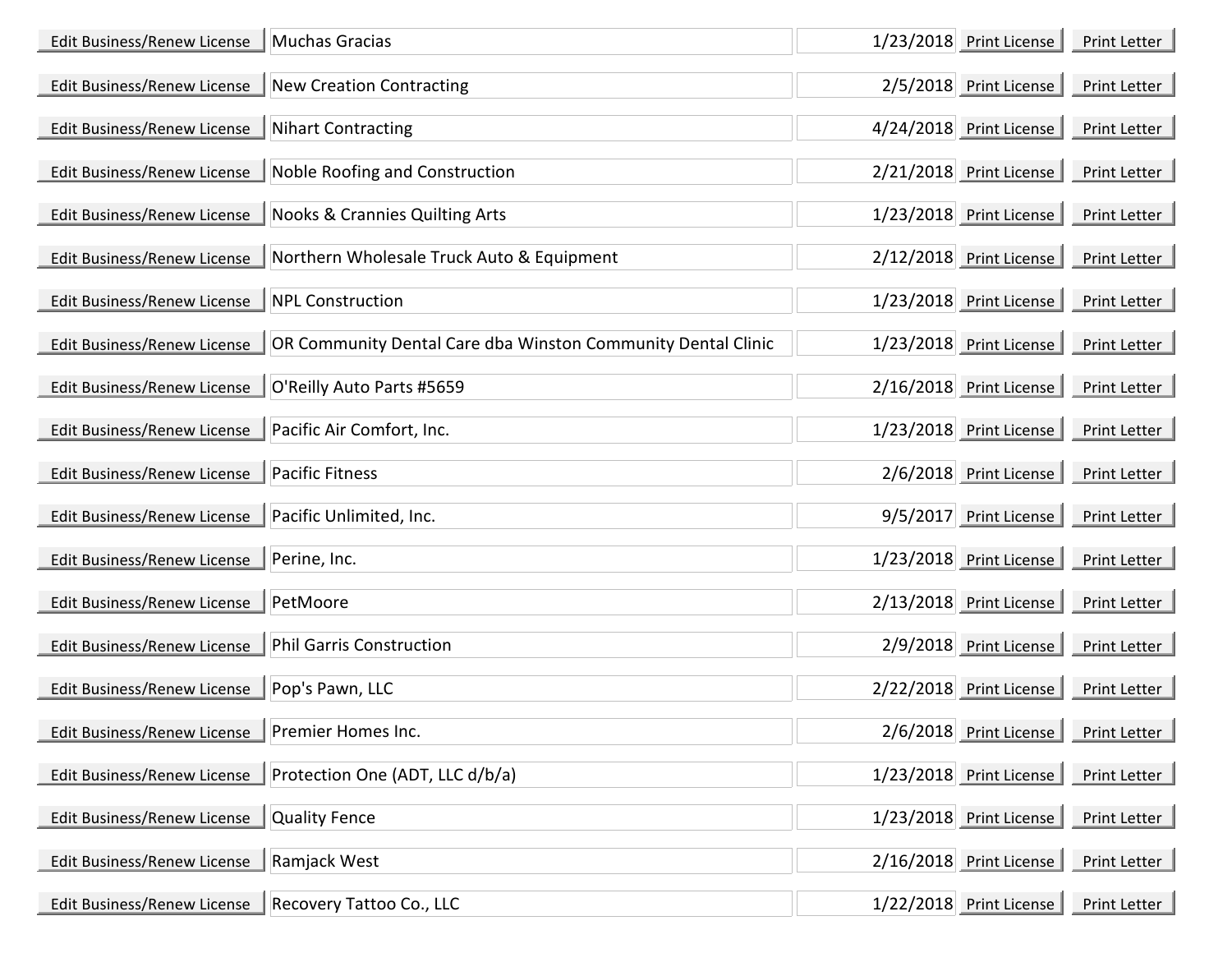| Edit Business/Renew License | Redbox Automated Retail, LLC                  | 2/26/2018 Print License  | Print Letter |
|-----------------------------|-----------------------------------------------|--------------------------|--------------|
| Edit Business/Renew License | Renard's Deli                                 | 1/23/2018 Print License  | Print Letter |
| Edit Business/Renew License | Renco                                         | 1/23/2018 Print License  | Print Letter |
| Edit Business/Renew License | <b>Renewed Ministry</b>                       | 1/23/2018 Print License  | Print Letter |
| Edit Business/Renew License | <b>Richner Heating and Air Conditioning</b>   | 1/22/2018 Print License  | Print Letter |
| Edit Business/Renew License | <b>Riverbend RV Park</b>                      | 2/21/2018 Print License  | Print Letter |
| Edit Business/Renew License | <b>RLM Comics</b>                             | 1/25/2018 Print License  | Print Letter |
| Edit Business/Renew License | Rod's Yardworks in C/O Rod Davis              | 2/8/2018 Print License   | Print Letter |
| Edit Business/Renew License | Ron's Oil Company                             | 1/23/2018 Print License  | Print Letter |
| Edit Business/Renew License | Roseburg Refrigeration Mechanical Contractors | 1/23/2018 Print License  | Print Letter |
| Edit Business/Renew License | S & R Yard Maintenance                        | 2/12/2018 Print License  | Print Letter |
| Edit Business/Renew License | S N S Stakes                                  | 1/23/2018 Print License  | Print Letter |
| Edit Business/Renew License | Safari Inn Motel, LLC                         | 1/23/2018 Print License  | Print Letter |
| Edit Business/Renew License | Sandra C. Thorn Enterprises                   | 2/21/2018 Print License  | Print Letter |
| Edit Business/Renew License | Schmidty's Cleaning & Maintenance             | 2/5/2018 Print License   | Print Letter |
| Edit Business/Renew License | Schwan's Home Service, Inc.                   | 12/4/2017 Print License  | Print Letter |
| Edit Business/Renew License | Scofield Automotive                           | 1/23/2018 Print License  | Print Letter |
| Edit Business/Renew License | Second Wind Mental Health Clinic              | $2/6/2018$ Print License | Print Letter |
| Edit Business/Renew License | SEFNCO Communications, Inc.                   | 1/22/2018 Print License  | Print Letter |
| Edit Business/Renew License | <b>Shears Hair Salon</b>                      | 2/12/2018 Print License  | Print Letter |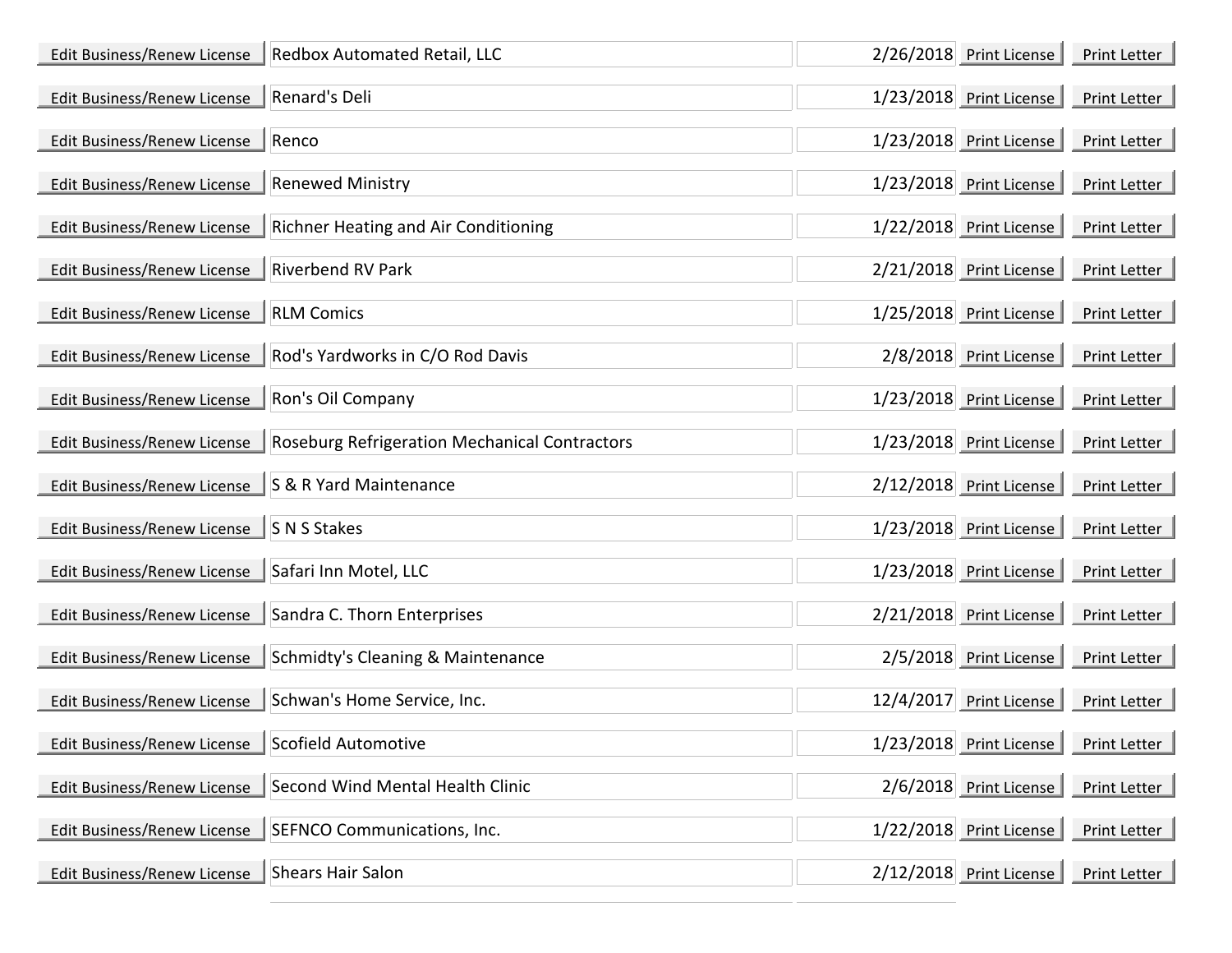| Edit Business/Renew License | Shelby & Miguelena Construction Co.              | 1/23/2018 Print License | Print Letter                                   |
|-----------------------------|--------------------------------------------------|-------------------------|------------------------------------------------|
| Edit Business/Renew License | <b>SHN Consulting Engineers &amp; Geologists</b> | 2/1/2018 Print License  | Print Letter                                   |
| Edit Business/Renew License | <b>SignCraft Premier Identity Solutions</b>      | 1/23/2018 Print License | Print Letter                                   |
| Edit Business/Renew License | Smart Home Pros. Inc.                            | 2/21/2018 Print License | Print Letter                                   |
| Edit Business/Renew License | South River Community Health Center              | 1/23/2018 Print License | Print Letter                                   |
| Edit Business/Renew License | South River Crematories                          | 1/23/2018 Print License | Print Letter                                   |
| Edit Business/Renew License | $\parallel$ Subway 44062, LLC                    | 1/9/2017 Print License  | Print Letter                                   |
| Edit Business/Renew License | Sun Rich Floor Covering                          | 1/23/2018 Print License | Print Letter                                   |
| Edit Business/Renew License | Sunrise Shop & Save                              | 1/23/2018 Print License | Print Letter                                   |
| Edit Business/Renew License | Tax Strategies, Inc.                             | 1/23/2018 Print License | Print Letter                                   |
| Edit Business/Renew License | <b>Taylor's Family Mortuary</b>                  | 1/23/2018 Print License | Print Letter                                   |
| Edit Business/Renew License | <b>TCMS</b>                                      | 2/26/2018 Print License | Print Letter                                   |
| Edit Business/Renew License | Ted A. Martin Attorney at Law                    | 2/21/2018 Print License | Print Letter                                   |
| Edit Business/Renew License | The Vet's Club, LLC                              | 1/23/2018 Print License | Print Letter                                   |
| Edit Business/Renew License | <b>TKR Outdoors</b>                              | 2/20/2018 Print License | Print Letter                                   |
| Edit Business/Renew License | True Colors Cleaning Inc.                        | 1/30/2018 Print License | Print Letter                                   |
| Edit Business/Renew License | <b>TUI-BellType</b>                              | 1/23/2018 Print License | and the company of the company<br>Print Letter |
| Edit Business/Renew License | <b>Twin Oaks Park</b>                            | 1/23/2018 Print License | Print Letter                                   |
| Edit Business/Renew License | <b>Umpqua Appliance</b>                          | 1/16/2018 Print License | Print Letter                                   |
| Edit Business/Renew License | Umpqua Landscape Maintenance, LLC                | 2/5/2018 Print License  | Print Letter                                   |
| Edit Business/Renew License | Umpqua Roofing Co., Inc.                         | 1/16/2018 Print License | Print Letter                                   |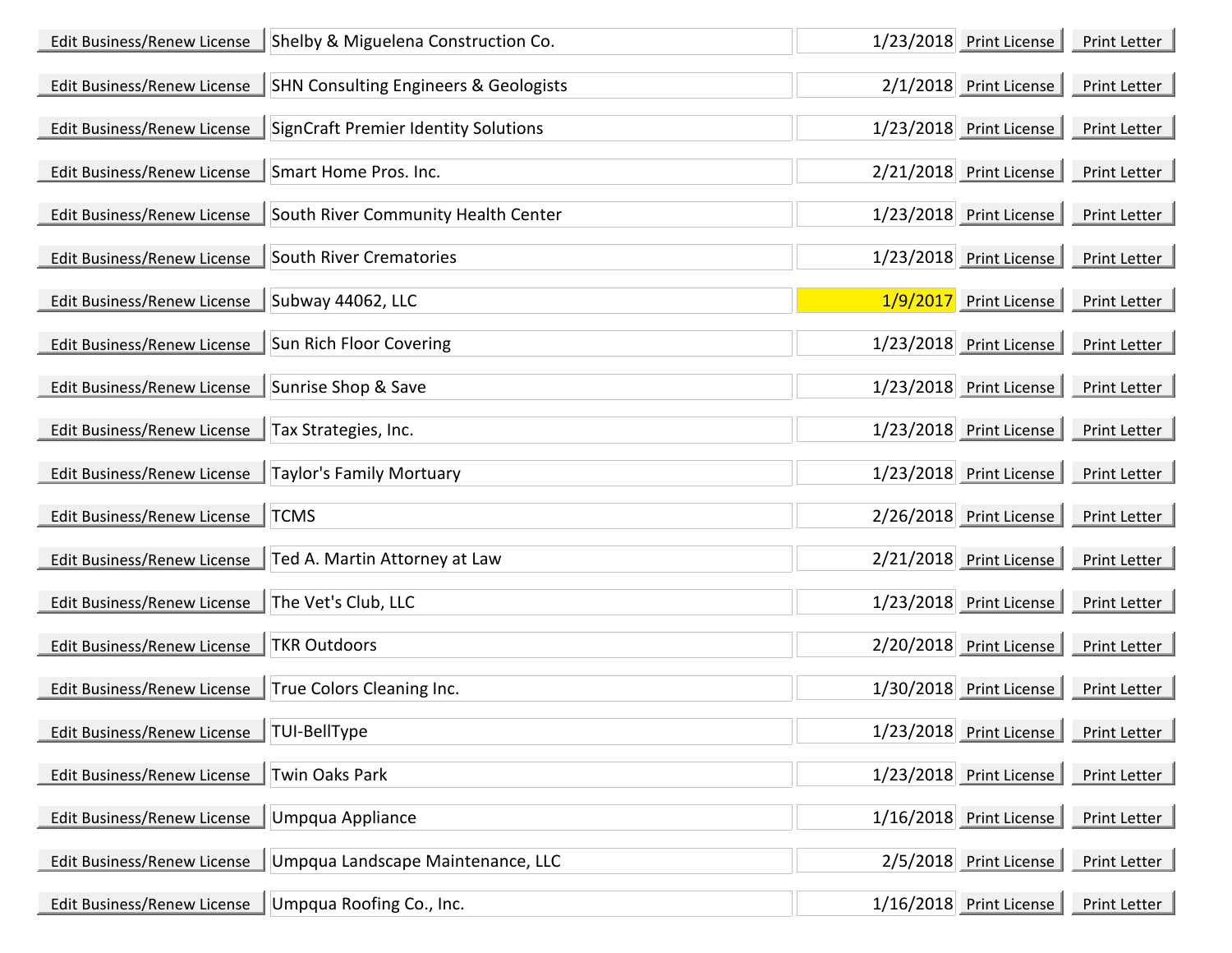| Edit Business/Renew License | Umpqua Safari RV Park & Campground | 1/8/2018 Print License   | Print Letter |
|-----------------------------|------------------------------------|--------------------------|--------------|
| Edit Business/Renew License | Umpqua Video                       | $6/6/2016$ Print License | Print Letter |
| Edit Business/Renew License | Valley Drugs, Inc.                 | 1/23/2018 Print License  | Print Letter |
| Edit Business/Renew License | Vital Signs NW Inc.                | 1/16/2018 Print License  | Print Letter |
| Edit Business/Renew License | <b>Voss Construction</b>           | 1/25/2018 Print License  | Print Letter |
| Edit Business/Renew License | <b>Westside Transfer</b>           | 2/8/2018 Print License   | Print Letter |
| Edit Business/Renew License | Wheeler Bookkeeping Service, Inc.  | 2/12/2018 Print License  | Print Letter |
| Edit Business/Renew License | <b>Wild Safari Mushrooms</b>       | 2/1/2018 Print License   | Print Letter |
| Edit Business/Renew License | Willee's Cafe & Spirits            | 1/23/2018 Print License  | Print Letter |
| Edit Business/Renew License | <b>Winston Auto Parts</b>          | 2/26/2018 Print License  | Print Letter |
| Edit Business/Renew License | Winston Auto Wrecking & Towing     | 1/23/2018 Print License  | Print Letter |
| Edit Business/Renew License | <b>Winston AutoCare</b>            | 1/23/2018 Print License  | Print Letter |
| Edit Business/Renew License | <b>Winston Dairy Queen</b>         | 2/12/2018 Print License  | Print Letter |
| Edit Business/Renew License | Winston Day and Night Taxi         | 2/12/2018 Print License  | Print Letter |
| Edit Business/Renew License | Winston Diner & Drive-Thru         | 3/9/2018 Print License   | Print Letter |
| Edit Business/Renew License | Winston Food Mart and Deli         | 1/23/2018 Print License  | Print Letter |
| Edit Business/Renew License | <b>Winston Laundry</b>             | 1/23/2018 Print License  | Print Letter |
| Edit Business/Renew License | <b>Winston Martial Arts</b>        | 2/5/2018 Print License   | Print Letter |
| Edit Business/Renew License | <b>Winston Mini Storage</b>        | 1/23/2018 Print License  | Print Letter |
| Edit Business/Renew License | Winston Realty & Insurance         | 2/15/2018 Print License  | Print Letter |